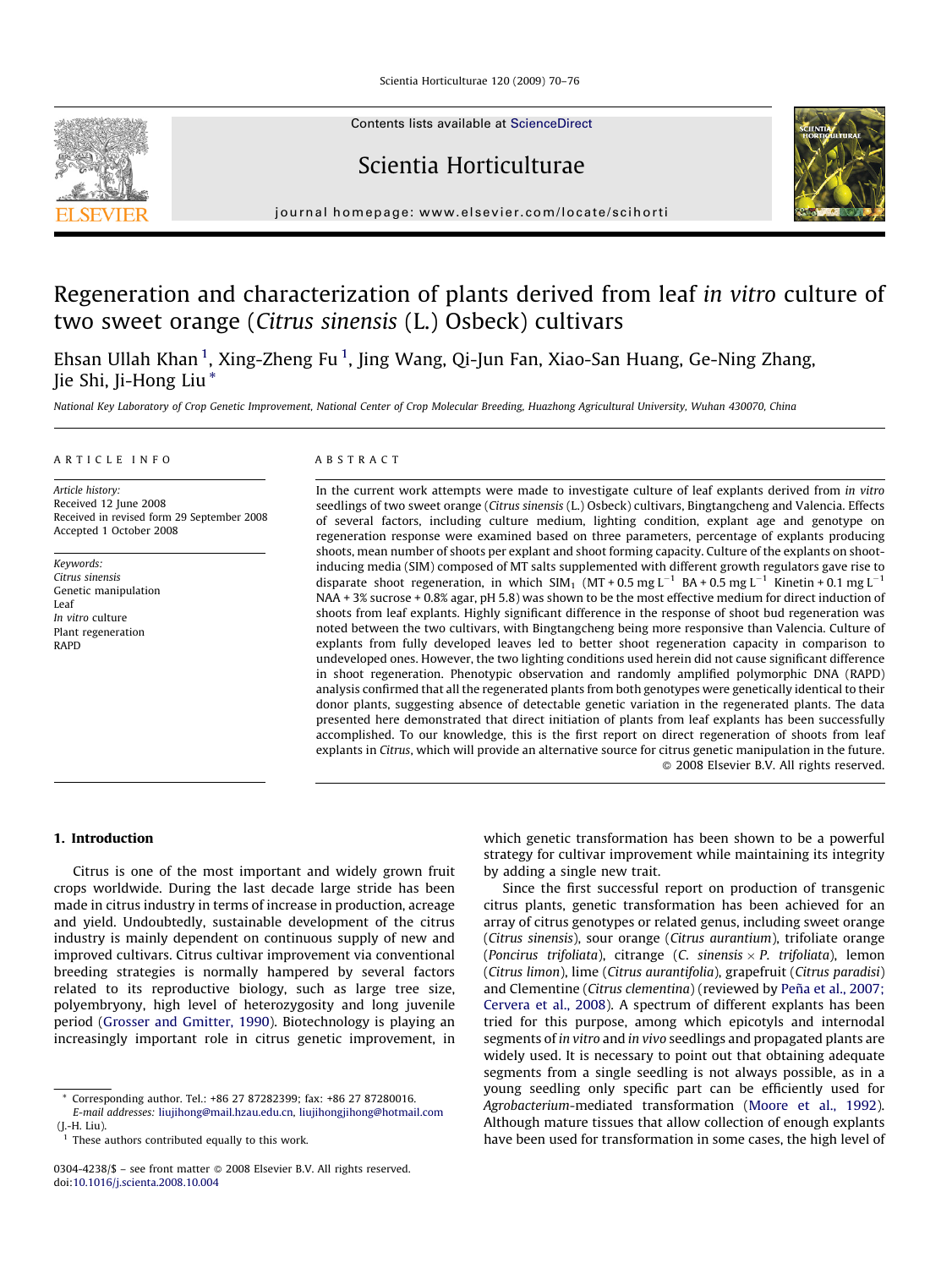contamination, low morphogenetic potential and strong recalcitrance to Agrobacterium tumefaciens infection largely impeded their wide application [\(Cervera et al., 1998; Almeida et al., 2003;](#page-5-0) [Cervera et al., 2008\)](#page-5-0). Therefore, searching for other possible explant sources will be of supplementary value for citrus genetic transformation.

It has been shown that in some plants semi-mature and fully developed leaves gave good response of shoot organogenesis in vitro [\(Gu and Zhang, 2005; Raghu et al., 2006\)](#page-5-0). The advantages of using leaves from in vitro seedlings lie in the abundant supply of explants and a lower risk of contamination. Leaf discs have been successfully employed as starting explants for Agrobacteriummediated transformation in several plant species [\(Landi and](#page-5-0) [Mezzetti, 2006; Tsugawa et al., 2004\)](#page-5-0). Unfortunately, so far information is still limited with respect to the induction of organogenesis from leaf or utilization of leaf discs in citrus genetic transformation. [Huang et al. \(2002\)](#page-5-0) reported that plants were regenerated from leaf-derived callus in pummelo. Later, [Almeida](#page-5-0) [et al. \(2003\)](#page-5-0) reported that adventitious buds formed from Hamlin sweet orange leaf discs incubated under darkness. However, the organogenesis occurred only in very few leaf explants and shoots regenerated through an intermediate callus phase. To our knowledge, no reports are available on direct shoot regeneration via organogenesis from leaf explants in Citrus. Therefore, a question arises, whether citrus plants can be regenerated directly from in vitro leaf explants without an intermediate process of callus formation. To answer this question, in the present paper we tested culture of in vitro leaves from two sweet orange cultivars, with the intention of developing an efficient and reproducible protocol for multiple shoots induction and direct plant regeneration from in vitro leaf explants that can be used for genetic transformation in the future.

# 2. Materials and methods

## 2.1. Plant material

Seeds extracted from mature fruits of two sweet orange (C. sinensis (L.) Osbeck) cultivars, Valencia (Val) and Bingtangcheng (BTC), were first washed with 1 M NaOH for 15 min, then disinfected in commercial sodium hypochlorite solution (3%) for 20 min, followed by several rinses with sterilized distilled water. After removal of seed coats the seeds were sown in test tubes (150 mm  $\times$  25 mm) containing 15 mL of MT [\(Murashige and](#page-5-0) [Tucker, 1969\)](#page-5-0) basal medium and maintained in the dark for 10– 15 d at  $26 \pm 1$  °C before transfer to a 16-h photoperiod (40  $\mu$ mol m<sup>-2</sup> s<sup>-1</sup>). All of the media in the current work, unless otherwise stated, were supplemented with  $3\%$  (w/v) sucrose and 0.8% agar (Sigma), and the pH was adjusted to 5.8 prior to autoclaving at 121 $\degree$ C for 15 min.

#### 2.2. Induction of shoots from leaf discs

Fully developed leaves (FDL) or undeveloped leaves (UDL) excised from 6 to 8 week old Val and BTC seedlings were cut into leaf discs of about 1.0  $\text{cm}^2$  in size, and cultured in 75-mm Petri dishes containing 20 mL of MT basal medium (Control) or four shoot-inducing media (SIM):  $SIM_1$ , MT + 0.5 mg L<sup>-1</sup>  $BA + 0.5$  mg L<sup>-1</sup> Kinetin + 0.1 mg L<sup>-1</sup> NAA ([Guo et al., 2002\)](#page-5-0);  $SIM<sub>2</sub>, MT + 5.0$  mg L<sup>-1</sup> BA + 5.0 mg L<sup>-1</sup> Kinetin + 1.0 mg L<sup>-1</sup> NAA ([Liu et al., 2000\)](#page-5-0); SIM<sub>3</sub>, MT + 2.0 mg L<sup>-1</sup> BA + 1.0 mg L<sup>-1</sup> NAA ([Mercier et al., 2003\)](#page-5-0); SIM<sub>4</sub>, MS salts ([Murashige and Skoog,](#page-5-0)  $1962$ ) + 1.0 mg L<sup>-1</sup> BA + 0.3 mg L<sup>-1</sup> NAA ([Ghorbel et al., 2000\)](#page-5-0). The explants were positioned in Petri dishes with adaxial surface in contact with the medium. The cultures were sealed with clean parafilm and incubated at  $26 \pm 1$  °C under continuous 16-h photoperiod (40  $\mu$ mol m<sup>-2</sup> s<sup>-1</sup>) or dark/light conditions (6 weeks darkness followed by 16-h photoperiod).

At least 15 leaf explants were placed in each Petri dish, with 5 replicates (Petri dishes) for each treatment, and the experiment was repeated three times. In all of the experiments, the leaf discs were subcultured at 4-week intervals and the cultures were observed visually each week up to 10–12 weeks. Regeneration response was recorded after 3 months of culture initiation on the basis of three parameters, percentage of explants producing shoots (PEPS), mean number of shoots per explant (MNS/E) and shoot forming capacity index (SFC). SFC was calculated according to the equation: SFC = PEPS  $\times$  MNS/E/100 [\(Martinez Pulido et al., 1992\)](#page-5-0). For evaluation of the regeneration response, we first observed the effect of each individual factor on all parameters studied and then took into account interaction of all factors on regeneration response of all explants.

# 2.3. Shoot elongation and rooting

When the regenerated shoots exceeded 1–1.5 cm in height, they were separated from the leaf explants and transferred onto shoot elongation medium composed of MT supplemented with 0.2 mg L<sup>-1</sup> BA, 0.2 mg L<sup>-1</sup> IAA and 0.2 mg L<sup>-1</sup> GA<sub>3</sub>. The elongated shoots (2–3 cm) were then placed vertically in root-inducing medium composed of half-strength MT,  $0.5 \text{ mg L}^{-1}$  NAA, 0.1 mg L<sup>-1</sup> IBA and 0.5 g L<sup>-1</sup> activated charcoal.

# 2.4. Random amplification polymorphic DNA (RAPD) analysis of the regenerated plants

Total DNA was extracted from the leaves as described by [Liu](#page-5-0) [et al. \(2002\).](#page-5-0) The DNA quality and concentration were analyzed by electrophoresis and spectrophotometry (UV1601 spectrophotometer, Shimadzu, Japan), respectively, followed by dilution to 25 ng  $\mu L^{-1}$  with TE. RAPD analysis with four 10-mer arbitrary primers (A5, A11, A13 and AA18) was performed according to [Xu](#page-6-0) [et al. \(2007\)](#page-6-0) with minor modification. Twenty microliters of PCR reaction solutions contained 50 ng genomic DNA,  $1.5$  mM MgCl<sub>2</sub>, 0.2 mM dNTPs, 1.0 U Taq DNA polymerase, and 0.1  $\mu$ M of primer. PCR amplifications were carried out in a PTC-200 thermocycler (MJ Research, USA) with the following conditions: 1 cycle of 94  $\degree$ C, 3 min, 44 cycles of 94 °C, 60 s, 37 °C, 90 s and 70 °C, 2 min and 1 cycle of 72  $\degree$ C for 10 min. The PCR products were separated in 0.8% agarose gel containing 0.5  $\mu$ g mL<sup>-1</sup> ethidium bromide, which was visualized and photographed with UV light.

#### 2.5. Statistical analysis

Experiments were set up in completely randomized design under factorial arrangement. Data were analyzed using STATISTICA (Version 5.5; Stats Soft). Analysis of variance (ANOVA) was used to test the statistical significance, and the significance of differences among means was carried out using [Duncan's \(1955\)](#page-5-0) multiple range test at  $p = 0.05$ .

#### 3. Results

#### 3.1. Shoot regeneration from leaf explants

The present investigation showed that shoot buds could be regenerated directly from the citrus leaf explants, regardless of leaf age or genotypes, via organogenesis on four SIMs under two lighting conditions. Enlarged and developed protuberances (or nodular globular structures) were initially observed around the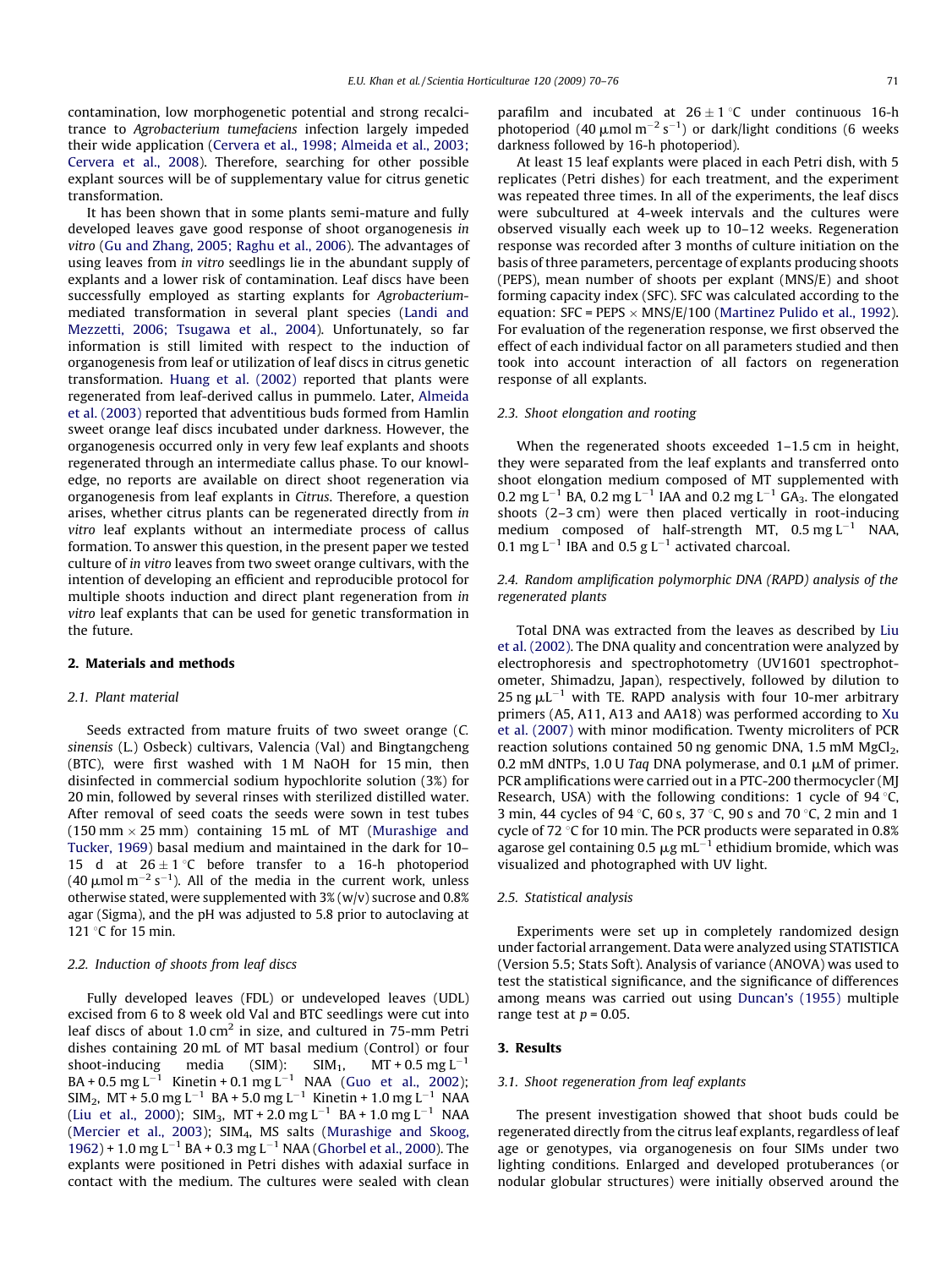<span id="page-2-0"></span>cutting end of petioles, leaf margins or across the mid-vein within 4 weeks of culture on SIMs (Fig. 1A). Subsequently, the protuberances differentiated into dark green shoot buds (Fig. 1B and C), which underwent normal growth and development (Fig. 1D and E). By contrast, the explants failed to show any response on growth regulator-free MT media under all culture conditions.

# 3.2. Effect of medium composition on shoot induction

Although shoot induction was accomplished on four SIMs, statistically significant differences in shoot regeneration capacity of leaf explants were noted among the tested SIMs ([Table 1](#page-3-0)). Of the four media tested, explants on  $SIM<sub>1</sub>$  first showed shoot initiation (data not shown). Regeneration response of the leaf explants was evaluated based on three parameters, percentage of explants producing shoots (PEPS), mean number of shoots per explant (MNS/E) and shoot forming capacity index (SFC). When only results from culture on the media were compared, regeneration response of the leaf discs on  $SIM<sub>1</sub>$  was the best irrespective of other factors (data not shown). As is shown in [Table 1](#page-3-0), culture of the leaf explants from both genotypes on  $SIM<sub>1</sub>$  gave rise to the highest MNS/E (4.29 and 3.16 for BTC and Val, respectively), PEPS (69.33% and 60.00% for BTC and Val, respectively) and SFC (3.04% and 1.89% for BTC and Val, respectively). Meanwhile, MNS/E, PEPS and SFC of the cultured leaf discs on  $SIM<sub>1</sub>$  were always higher than on other media in most cases, with the exceptions of some undeveloped leaf explants on SIM<sub>3</sub> under dark/light condition [\(Table 1\)](#page-3-0). Culture of the leaf explants on  $SIM<sub>3</sub>$  and  $SIM<sub>4</sub>$  was slightly inferior to that on  $SIM<sub>1</sub>$ , but both of them produced nearly similar results. SIM<sub>2</sub> proved to be the worst medium for organogenic response of the



Fig. 1. Direct induction of adventitious shoot buds and plant regeneration via culture of leaf explants from *in vitro* citrus seedlings. (A) Emergence of shoot buds from the cutting edge of a leaf explant. (B and C) A leaf explant with shoot bud from the surface contacting the medium. (D) A photo showing high frequency of regeneration of multiple shoots from the leaf explant. (E) Leaf explants with well-developed shoot. (F) Rooted plants.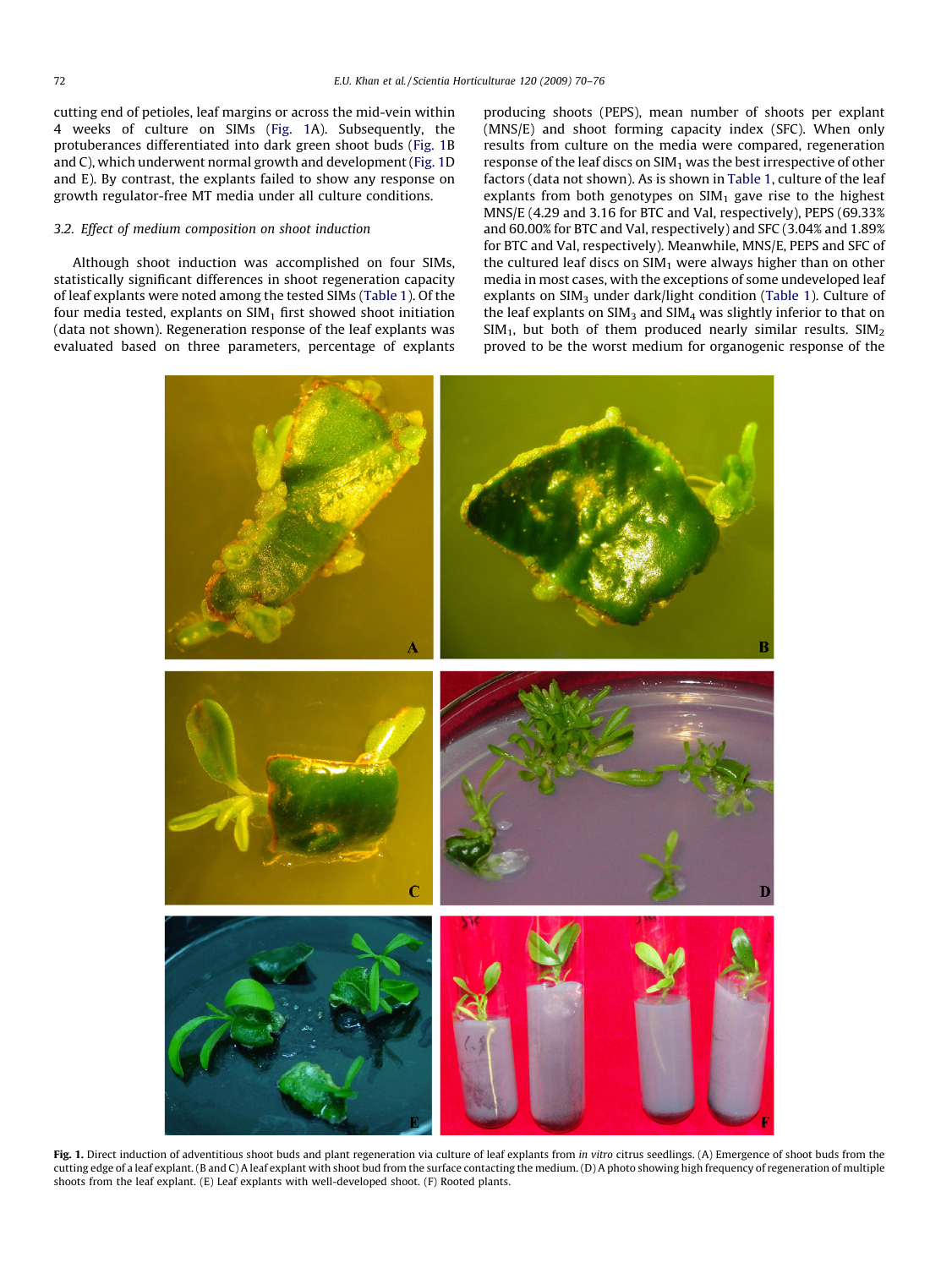#### <span id="page-3-0"></span>Table 1

Regeneration response of Bingtangcheng (BTC) and Valencia (Val) leaf explants of different age on four shoot-inducing media (SIM) under either light or dark/light conditions, based on three parameters, mean number of shoots per explant (MNS/E), percentage of explants producing shoots (PEPS) and shoot forming capacity index (SFC).

| Cultivar   | Medium                                                                       | MNS/E                                      |                                                     |                                                 |                                                  | PEPS $(\%)$                                  |                                                   |                                                 |                                               | SFC(%)                                               |                                                     |                                                                       |                                                 |
|------------|------------------------------------------------------------------------------|--------------------------------------------|-----------------------------------------------------|-------------------------------------------------|--------------------------------------------------|----------------------------------------------|---------------------------------------------------|-------------------------------------------------|-----------------------------------------------|------------------------------------------------------|-----------------------------------------------------|-----------------------------------------------------------------------|-------------------------------------------------|
|            |                                                                              | Dark/light                                 |                                                     | Light                                           |                                                  | Dark/light                                   |                                                   | Light                                           |                                               | Dark/light                                           |                                                     | Light                                                                 |                                                 |
|            |                                                                              | <b>FDL</b>                                 | <b>UDL</b>                                          | <b>FDL</b>                                      | <b>UDL</b>                                       | <b>FDL</b>                                   | <b>UDL</b>                                        | <b>FDL</b>                                      | <b>UDL</b>                                    | <b>FDL</b>                                           | <b>UDL</b>                                          | <b>FDL</b>                                                            | <b>UDL</b>                                      |
| <b>BTC</b> | SIM <sub>1</sub><br>SIM <sub>2</sub><br>SIM <sub>3</sub><br>SIM <sub>4</sub> | 4.29a<br>$1.40$ fg<br>2.71 cd<br>$2.96$ bc | 1.97 ef<br>$1.13$ g<br>2.46 cde<br>2.17 de          | 3.59ab<br>$1.28$ fg<br>2.42 cde<br>2.41 cde     | 3.04 bc<br>$1.23$ g<br>$2.68$ cd<br>$1.81$ efg   | 69.33 a<br>26.67 def<br>48.00 bc<br>57.33 ab | 41.33 bcd<br>22.67def<br>40.00 bcde<br>30.67 cdef | 57.33 ab<br>18.67 f<br>41.33 bcd<br>54.67 ab    | 46.67 bc<br>17.33 f<br>40.00 bcde<br>45.33 bc | 3.04a<br>$0.36$ fg<br>1.32 cde<br>1.71 bc            | $0.79$ defg<br>$0.27$ g<br>$1.01$ def<br>$0.67$ efg | 2.09 <sub>b</sub><br>$0.24$ g<br>$1.00$ def<br>1.29 cde               | 1.43 bcd<br>$0.23$ g<br>1.05 cde<br>$0.79$ defg |
| Val        | SIM <sub>1</sub><br>SIM <sub>2</sub><br>SIM <sub>3</sub><br>SIM <sub>4</sub> | 3.16a<br>$1.03$ g<br>2.34 bcd<br>2.17 bcd  | $1.65$ defg<br>$1.15$ fg<br>$2.34$ abcd<br>1.96 cde | $2.84$ ab<br>$1.13$ fg<br>2.77 abc<br>$2.82$ ab | 1.86 def<br>$1.22$ efg<br>$2.11$ bcd<br>1.89 def | 60.00 a<br>18.67 ef<br>49.33 abc<br>54.67 ab | 30.67 de<br>18.67 ef<br>46.67 bc<br>38.67 cd      | 49.33 abc<br>14.67 $f$<br>48.00 abc<br>46.67 bc | 41.33 cd<br>16.00 f<br>37.33 cd<br>38.67 cd   | 1.89a<br>0.20 <sub>e</sub><br>$1.15$ bc<br>$1.13$ bc | $0.51$ de<br>0.21 e<br>$1.09$ bc<br>$0.77$ cd       | 1.41 <sub>b</sub><br>0.17 e<br>1.31 <sub>b</sub><br>1.35 <sub>b</sub> | $0.80$ cd<br>0.20 e<br>$0.75$ cd<br>$0.73$ cd   |

Data were means from three repetitions, each containing at least 15 leaf explants in five Petri dishes (replicates). Means followed by the same letters, in the same parameter, were not significantly different among the investigated factors (medium, leaf age and lighting conditions) according to Duncan's multiple range test ( $p = 0.05$ ). FDL and UDL are fully developed leaves and undeveloped leaves, respectively.

leaf explants under any circumstances, which implied that this medium may not be suitable for inducing organogenesis from leaf. High frequency of shoot bud regeneration and better vigor and development were achieved in subsequent subcultures on  $SIM<sub>1</sub>$ (data not shown).

# 3.3. Effect of cultivar on shoot induction

The two cultivars used herein showed different regeneration response although regeneration of shoots occurred in both of them (Table 1). Independently of the medium and lighting conditions used, when only the cultivar type was considered, BTC presented on average significantly higher MNS/E (2.34) and SFC (0.96%) than Val (2.03 and 0.77%, respectively), whereas no significant difference was observed in PEPS (41.08% and 38.08% for BTC and Val, respectively). A close comparison between these two genotypes, even if all of the factors were taken into consideration, also revealed that culture of leaf explants from BTC showed higher MNS/E, SFC and PEPS than Val in most cases (Table 1), which shows that BTC was more productive than Val.

# 3.4. Effect of leaf age on shoot regeneration

Adventitious shoots were regenerated from explants excised from both fully developed and undeveloped leaves. However, marked difference was observed between leaf explants of different age. If data were only examined based on leaf age, explants from fully developed leaves had on average (44.67%, 2.46% and 1.10%, respectively and correspondingly) significantly higher PEPS, MNS/E and SFC than those from undeveloped leaves (34.50%, 1.92% and 0.66%, respectively), suggesting that the fully developed leaves were superior in shoot regeneration capacity in comparison to the undeveloped ones. Likewise, when all of the factors were evaluated simultaneously, the three parameters of fully developed leaf explants were larger than the undeveloped leaves in most cases (Table 1), implying better regeneration capacity in the former.

# 3.5. Effect of lighting conditions on shoot induction

Under both types of lighting conditions, adventitious shoots initiated from the cultured leaf explants of both cultivars. It was noted that no significant difference in the regeneration response was observed among the cultures, except MNS/E of undeveloped leaf of BTC and SFC of full developed leaf from both BTC and Val on  $SIM<sub>1</sub>$  (Table 1), which showed that the lighting conditions may have little impacts on the regeneration of leaf explants in our system.

# 3.6. Rooting of elongated shoots and RAPD analysis of regenerated plants

When the elongated shoots reached 2–3 cm in height they were transferred to root-inducing medium. Roots were observed as early as 3 weeks after the transfer, while most of the shoots developed roots within 7 weeks. Shoots of BTC had a better rooting response (67.62%) comparedwith those ofVal (61.65%). Finally, rooted plantlets ([Fig. 1](#page-2-0)F) were successfully recovered from both BTC and Val, despite a slightly different rooting response between the two cultivars. In vitro plantlets grew actively during the acclimatization process and viable plants in pots were ultimately established in greenhouse (Fig. 2), which were morphologically similar to the mother plant.

In order to confirm whether somaclonal variation was detectable in the regenerated plants RAPD was employed to analyze the genetic fidelity of four plants randomly selected from the regenerated population of both cultivars. Four polymorphic primers (A5, A11, A13 and AA18) that have been screened earlier were used for this purpose. As can be seen in [Fig. 3](#page-4-0), the regenerated plants shared the same banding patterns as those of the donor plants providing leaf explants, implying that they were possibly genetically identical to each other.



Fig. 2. Plants grown in soil pots that were regenerated from in vitro culture of leaf explants of Valencia (Val) and Bingtangcheng (BTC).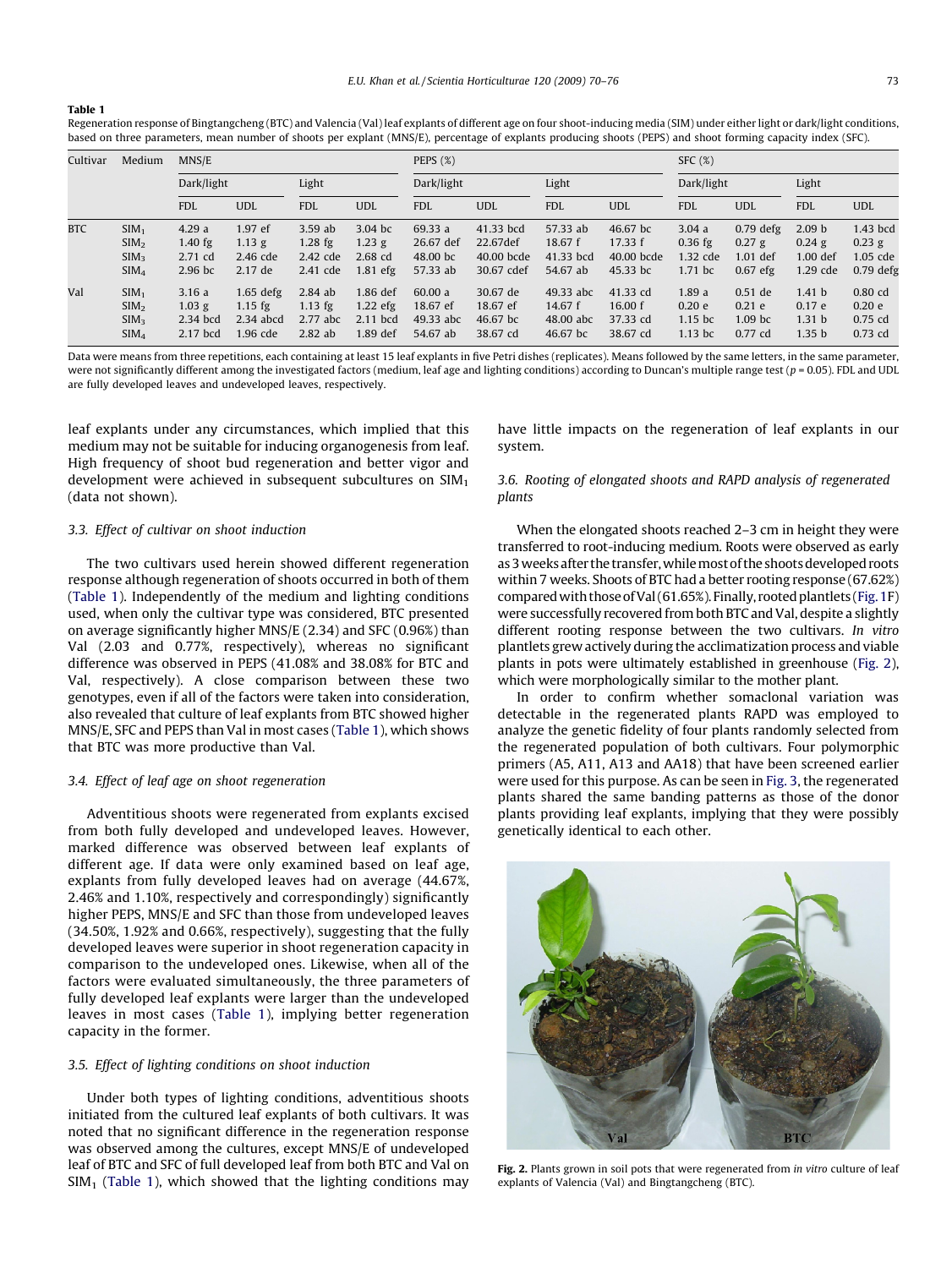<span id="page-4-0"></span>

Fig. 3. RAPD analysis of the regenerated plants in comparison to their respective donor plants. (A and B) Banding profiles of the regenerated plants (1-4) and the donor plant (0) of Bingtangcheng (A) and Valencia (B), revealed by four arbitrary primers, A5, A11, A13 and AA18. M, a marker used to show the band size.

### 4. Discussion

In the current work we induced adventitious shoots directly via organogenesis from in vitro cultured leaf explants of the two sweet orange cultivars. To our knowledge, this constitutes the first report of plant regeneration via direct organogenesis from leaf explants in Citrus. The entire process could be completed without an intervening callus formation. This point is of major importance because plants produced by direct organogenesis may exhibit greater genetic stability than those produced from callus ([Lee and](#page-5-0) [Phillips, 1988; Karam and Al-Majathoub, 2000\)](#page-5-0).

It is well known that in vitro regeneration of an explant is always affected by internal or external factors. Therefore, in this work we examined regeneration response of the leaf explants in various culture conditions. Culture medium has been shown to be a critical factor for induction of organogenesis in plant tissue culture. In the current work we used four different media to induce shoots from citrus leaf explants. These media, with various combinations of cytokinin and auxin, triggered direct shoot organogenesis from the leaf explants, where  $SIM<sub>1</sub>$  proved to be the best one in terms of MNS/E, PEPS and SFC. SIM<sub>1</sub> was different from SIM<sub>3</sub> and SIM<sub>4</sub> as it contained Kinetin, a kind of cytokinin, in addition to BA and NAA. The importance of cytokinin for organogenesis has been studied in many plant species ([Pereira et al., 2000; Guo et al., 2005; Zhang](#page-5-0) [et al., 2008\)](#page-5-0), and was considered as an exclusive element for shoot formation. However, it was noted that  $SIM<sub>2</sub>$  containing higher concentration of Kinetin gave rise to the lowest regeneration response, which may be ascribed to toxic effects of high concentration of the hormone, as has been reported for other type of cytokinin ([Wang et al., 2007\)](#page-6-0). Our results agreed with earlier reports in which low concentration of cytokinin was more effective for induction of shoots ([Sahoo et al., 1997](#page-5-0)).

Apart from the induction medium, age of the leaf providing the explants was found to be another important determinant for regeneration response, which may be ascribed to different physiological status of the explants at various developmental stage. In fact, a variety of previous work on other plant species has also demonstrated that the age of explant donors affected regeneration, although the exact influence remains a matter of debate and varies among plant species ([Grant and Hammatt, 2000\)](#page-5-0). Our results suggested that the fully developed leaves of in vitro seedlings showed better regeneration capacity than the undeveloped ones, which is consistent with the findings of [Lane et al.](#page-5-0) [\(1998\)](#page-5-0), [Rout \(2002\)](#page-5-0) and [Mahalakshmi et al. \(2006\)](#page-5-0), whereas [Perez-](#page-5-0)[Tornero et al. \(2000\)](#page-5-0) and [Gu and Zhang \(2005\)](#page-5-0) presented the opposite conclusion, implying that influence of explant age may be dependent upon other factors that are not deciphered as yet. In addition, influence of explant age also depended on the explant source (initiating materials) used for in vitro culture. For example, the regeneration response of internodal explants differed from that of leaf reported here, since juvenile/young internodes were more responsive than the adult/mature ones [\(Cervera et al., 1998;](#page-5-0) [Rodriguez et al., 2008\)](#page-5-0). However, it is worth mentioning that we only focused on leaves from in vitro seedlings in this work. In the future, more attempts could be made to investigate if our results could be extended to leaves from adult citrus plants grown in greenhouse, as they can provide more initiating materials and regenerated plants from these sources, and allowed a faster agronomic evaluation [\(Almeida et al., 2003](#page-5-0)).

Significant differences in shoot induction were also detected between the two sweet orange cultivars. Under the same culture cues, BTC was more responsive than Val, indicating the presence of genotype/cultivar-specific reactions. Cultivar-dependent variation in shoot regeneration capacity has been previously reported in several plants including pear [\(Caboni et al., 1999\)](#page-5-0), peach [\(Gentile](#page-5-0) [et al., 2002\)](#page-5-0), black berry ([Espinosa, 2006](#page-5-0)), strawberry ([Landi and](#page-5-0) [Mezzetti, 2006; Mohamed et al., 2007\)](#page-5-0) and citrus ([Almeida et al.,](#page-5-0) [2003; Rodriguez et al., 2008](#page-5-0)). Previous work and ours demonstrated that regeneration potential of the explants was tightly correlated with genetic background of the stock plants, which may be due to different levels of endogenous metabolites and/or hormones that are involved in regeneration process.

Some previous work has provided evidence showing that photoperiod posed significant impact on regeneration [\(Moreira-](#page-5-0)[Dias et al., 2000; Gu and Zhang, 2005; Espinosa, 2006](#page-5-0)). Photoperiod might affect the regeneration frequency or regeneration pattern (direct or indirect). For example, [Almeida et al. \(2003\)](#page-5-0) presented data showing that indirect regeneration via callus was detected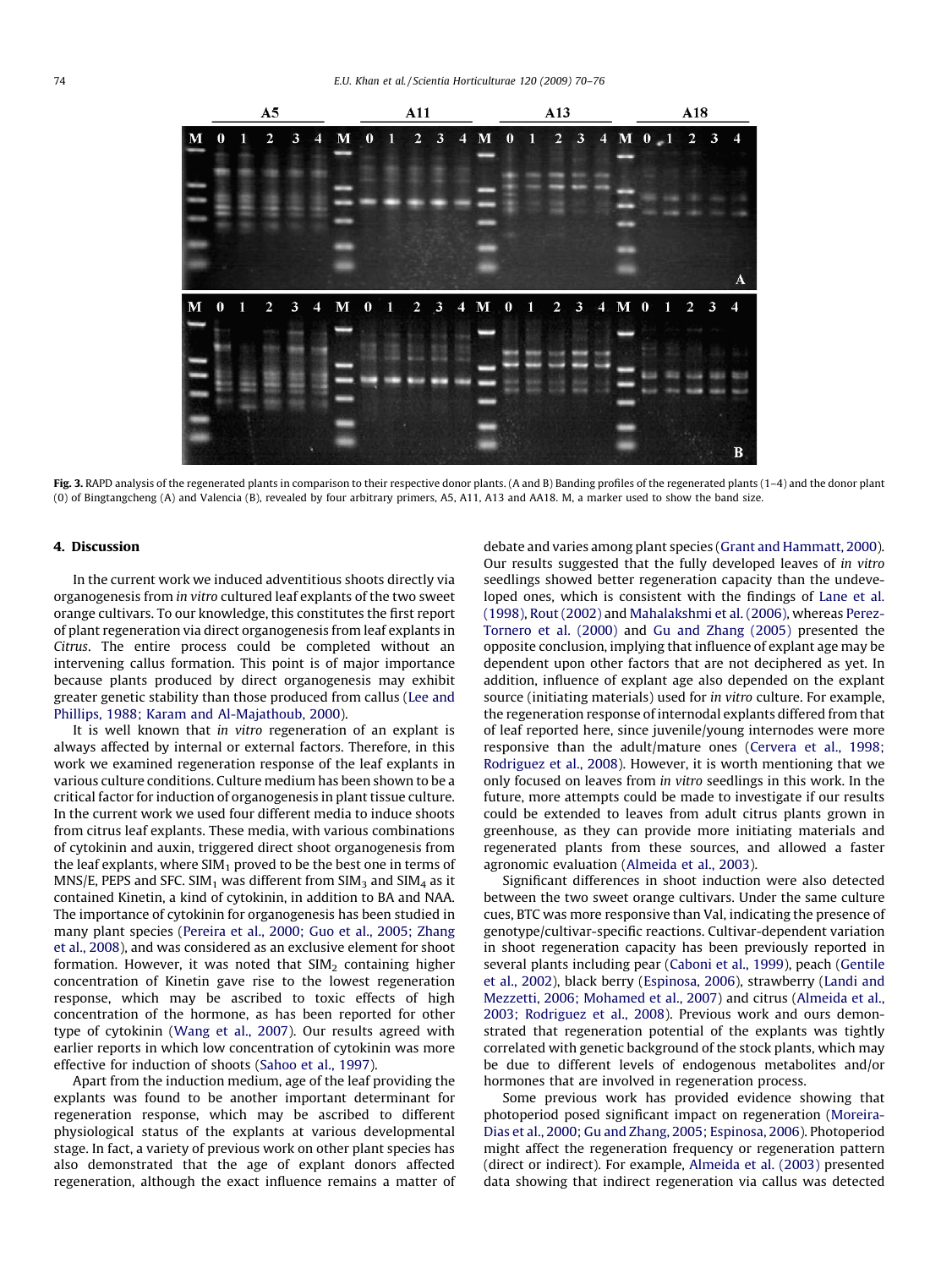<span id="page-5-0"></span>under darkness, while under 16-h photoperiod only direct induction of shoot buds took place from internodal segments. In most cases, culture of the explants in darkness for a certain period seemed to be beneficial for shoot regeneration, as has been reported by Almeida et al. (2003), Gu and Zhang (2005) and Espinosa (2006). Exposure to a dark period may possibly modify the proportion of endogenous hormones like cytokinins and auxins, which interact more reasonably with exogenously applied growth regulators in the culture medium, leading to promotion of shoot regeneration (Miguel et al., 1996; Gentile et al., 2002). Nevertheless, it was noted that in our work the two light regimes seemed to have little bearing on the regeneration response based on the three parameters and morphological observation. The reason for this discrepancy remains unclear and more work is needed to clarify this point.

Generally, it is important to ensure that the regenerants were genetically true-to-type of their donor plants with respect to genetic fidelity. In order to know if there is any aberration in the regenerated plants, RAPD, a marker that has been revealed to be a potential marker for distinguishing genetic variation (Piccioni et al., 1997; Raimondi et al., 2001), was employed for this purpose, which demonstrated that all of the regenerants showed genetic stability in our regeneration system. Therefore, we can conclude that direct regeneration from leaf did not induce any somaclonal variation that has been depicted in other explants-mediated culture (Cassells and Curry, 2001; Susek et al., 2002).

Taken together, our data showed that plant regeneration through in vitro leaf explant has been successfully achieved, although the efficiency was affected by different factors. The in vitro regeneration of adventitious shoots from leaf offers a potential alternative for citrus genetic transformation and clonal propagation, which is currently underway in our laboratory.

# Acknowledgments

The current work is financially supported by projects from National Natural Science Foundation of China (30671435), 2007BAD47B01, the Ministry of Education of China (NCET-06- 0666 and the project sponsored by SRF for ROCS). EUK is grateful to Islamic Development Bank (IDB), Saudi Arabia for awarding PhD scholarship and financial support. We thank Mr. Khurram Ziaf from University of Agriculture, Faisalabad (Pakistan) and Ms. Yuan-Yuan Zhang from Huazhong Agriculture University (China) for their help in statistical analysis.

#### References

- Almeida, W.A.B., Mourao-Filho, F.A.A., Pino, L.E., Boscariol, R.L., Rodriguez, A.P.M., Mendes, B.M.J., 2003. Genetic transformation and plant recovery from mature tissues of Citrus sinensis L. Osbeck. Plant Sci. 164, 203–211.
- Caboni, E., Tonelli, M.G., Lauri, P., Angeli, S.D., Damiano, C., 1999. In vitro shoot regeneration from leaves of wild pear. Plant Cell Tiss. Org. Cult. 59, 1–7.
- Cassells, A.C., Curry, R.F., 2001. Oxidative stress and physiological, epigenetic and genetic variability in plant tissue culture: implications for micropropagators and genetic engineers. Plant Cell Tiss. Org. Cult. 64, 145–157.
- Cervera, M., Juárez, J., Navarro, A., Pina, J.A., Durán-Vila, N., Navarro, L., Peña, L., 1998. Genetic transformation and regeneration of mature tissues of woody fruit plants bypassing the juvenile stage. Transgenic Res. 7, 51–59.
- Cervera, M., Navarro, A., Navarro, L., Peña, L., 2008. Production of transgenic adult plants from clementine mandarin by enhancing cell competence for transformation and regeneration. Tree Physiol. 28, 55–66.
- Duncan, D.B., 1955. Multiple range and a multiple F tests. Biometrics 11, 1–42.
- Espinosa, A.C., 2006. Adventitious shoot regeneration and rooting of Prunus serotina in vitro cultures. HortSci. 41, 193–201.
- Gentile, A., Monticelli, S., Damiano, C., 2002. Adventitious shoot regeneration in peach [Prunus persica (L) Batch]. Plant Cell Rep. 20, 1011–1016.
- Ghorbel, R., Dominguez, A., Navarro, L., 2000. High efficiency genetic transformation of sour orange (Citrus aurantium) and production of transgenic trees containing the coat protein gene of citrus tristeza virus. Tree Physiol. 20, 1183–1189.
- Grant, N.J., Hammatt, N., 2000. Adventitious shoot development from wild cherry (Prunus avium L.) leaves. New Forest. 20, 287–295.
- Grosser, J.W., Gmitter Jr., F.G., 1990. Protoplast fusion and Citrus improvement. Plant Breed. Rev. 8, 339–374.
- Gu, X.F., Zhang, J.R., 2005. An efficient adventitious shoot regeneration system for Zhanhua winter jujube (Zizyphus jujube Mill.) using leaf explants. Plant Cell Rep. 23, 775–779.
- Guo, W.W., Cheng, Y.J., Deng, X.X., 2002. Regeneration and molecular characterization of intergeneric somatic hybrids between Citrus reticulata and Poncirus trifoliata. Plant Cell Rep. 20, 829–834.
- Guo, D.P., Zhu, Z.J., Hu, X.X., Zeng, S.J., 2005. Effect of cytokinins on shoot regeneration from cotyledon and leaf segment of mustard (Brassica juncea var. tsatsai). Plant Cell Tiss. Org. Cult. 83, 123–127.
- Huang, T., Peng, S., Dong, G., Zhang, L., Li, G., 2002. Plant regeneration from leafderived callus in Citrus grandis (pummelo): effects of auxin in callus induction medium. Plant Cell Tiss. Org. Cult. 69, 141–146.
- Karam, N.S., Al-Majathoub, M., 2000. Direct shoot regeneration and microtuberization in wild Cyclamen persicum Mill. using seedling tissue. Sci. Hortic. 86, 235– 246.
- Landi, L., Mezzetti, B., 2006. TDZ, auxin and genotype effects on leaf organogenesis in Fragaria. Plant Cell Rep. 25, 281–288.
- Lane, W.D., Iketani, H., Hayashi, T., 1998. Shoot regeneration from cultured leaves of Japanese pear (Pyrus pyrifolia). Plant Cell Tiss. Org. Cult. 54, 9–14.
- Lee, M., Phillips, R.L., 1988. The chromosomal basis of somaclonal variation. Ann. Rev. Plant Physiol. Plant Mol. Biol. 39, 413–437.
- Liu, J.H., Hu, C.G., Deng, X.X., 2000. Production of intergeneric somatic hybrid plants via protoplast electro fusion in citrus. Acta Bot. Sin. 41, 1177–1182.
- Liu, J.H., Pang, X.M., Cheng, Y.J., Meng, H.J., Deng, X.X., 2002. Molecular characterization of the nuclear and cytoplasmic genomes of intergeneric diploid plants from cell fusion between Microcitrus papuana and rough lemon. Plant Cell Rep. 21, 327–332.
- Mahalakshmi, L.S., Leela, T., Kumar, S.M., Kumar, B.K., Naresh, B., Devi, P., 2006. Enhanced genetic transformation efficiency of mungbean by use of primary leaf explants. Curr. Sci. 91, 93–99.
- Martinez Pulido, C., Harry, I.S., Thorpe, T.A., 1992. Optimization of bud induction in cotyledonary explants of Pinus canariensis. Plant Cell Tiss. Org. Cult. 29, 247– 255.
- Mercier, H., Souza, B.M., Kraus, J.E., Hamasaki, R.M., Sotta, B., 2003. Endogenous auxin and cytokinin contents associated with shoot formation in leaves of pineapple cultured in vitro. Braz. J. Plant Physiol. 15, 107–112.
- Miguel, C.M., Duart, P., Olieveira, L., 1996. Shoot regeneration from adventitious buds induced on juvenile and adult almond (Prunus dulcis Mill.) explants. In Vitro Cell. Dev. Biol. Plant 32, 148–153.
- Mohamed, F.H., Beltagi, M.S., Mona, A., Ismail, M.A., Omar, G.F., 2007. High frequency, direct shoots regeneration from greenhouse-derived leaf disks of six strawberry cultivars. Pak. J. Biol. Sci. 10, 96–101.
- Moore, G.A., Jacono, C.C., Neidigh, J.L., Lawrence, S.D., Cline, K., 1992. Agrobacteriummediated transformation of Citrus stem segments and regeneration of transgenic plants. Plant Cell Rep. 11, 238–242.
- Moreira-Dias, J.M., Molina, R.V., Bordon, Y., Guardiola, J.L., Garcia-Luis, A., 2000. Direct and indirect shoot organogenesis pathways in epicotyl cuttings of Troyer citrange. Sci. Hortic. 85, 103–110.
- Murashige, T., Skoog, F., 1962. A revised medium for rapid growth and bioassays with tobacco tissue cultures. Physiol. Plant. 13, 473–497.
- Murashige, T., Tucker, D.P.H., 1969. Growth factor requirement of citrus tissue culture. In: Proceedings of the 1st Internatinoal Citrus Symposium on Riverside Univ. Calif. pp. 1155–1169.
- Peña, L., Cervera, M., Fagoaga, C., Romero, J., Juarez, J., Pina, J.A., Navarro, L., 2007. Citrus. In: Pua, E.C., Davey, M.R. (Eds.), Biotechnology in Agriculture and Forestry, Vol. 60, Transgenic Crops V. Springer-Verlag Berlin, Heidelberg, New York, pp. 35–50.
- Pereira, A.M., Bertoni, B.W., Appezzato-da-Gloria, B., Araujo, A.R.B., Januario, A.H., Lourenco, M.V., Franca, S.C., 2000. Micropropagation of Pothomorphe umbellate via direct organogenesis from leaf explants. Plant Cell Tiss. Org. Cult. 60, 47–53.
- Perez-Tornero, O., Egea, J., Vanoostende, A., Burgos, L., 2000. Assessment of factors affecting adventitious shoot regeneration from in vitro cultured leaves of apricot. Plant Sci. 158, 61–70.
- Piccioni, E., Barcaccia, G., Falcinelli, M., Standardi, A., 1997. Estimating alfalfa somaclonal variation in axillary branching propagation and indirect somatic embryogenesis by RAPD fingerprinting. Intl. J. Plant Sci. 158, 556–562.
- Raghu, A.V., Geetha, S.P., Martin, G., Balachandran, I., Ravindran, P.N., 2006. Direct shoot organogenesis from leaf explants of Embelia ribes Burm. f.: a vulnerable medicinal plant. J. Forest Res. 11, 57–60.
- Raimondi, J.P., Masuelli, R.W., Camadro, E.L., 2001. Assessment of somaclonal variation in asparagus by RAPD fingerprinting and cytogenetic analyses. Sci. Hortic. 90, 19–29.
- Rodriguez, A., Cervera, M., Peris, J.E., Peña, L., 2008. The same treatment for transgenic shoot regeneration elicits the opposite effect in mature explants from two closely related sweet orange (Citrus sinensis (L.) Osb.) genotypes. Plant Cell Tiss. Org. Cult. 93, 97–106.
- Rout, G.R., 2002. Direct plant regeneration from leaf explants of plumbago species and its genetic fidelity through RAPD markers. Ann. Appl. Biol. 140, 305–313.
- Sahoo, Y., Pattnaik, S.K., Chand, P.K., 1997. In vitro clonal propagation of medicinal plant Ocimum basilicum L. (Sweet basil) by axillary shoot proliferation. In Vitro Cell. Dev. Biol. Plant 33, 293–296.